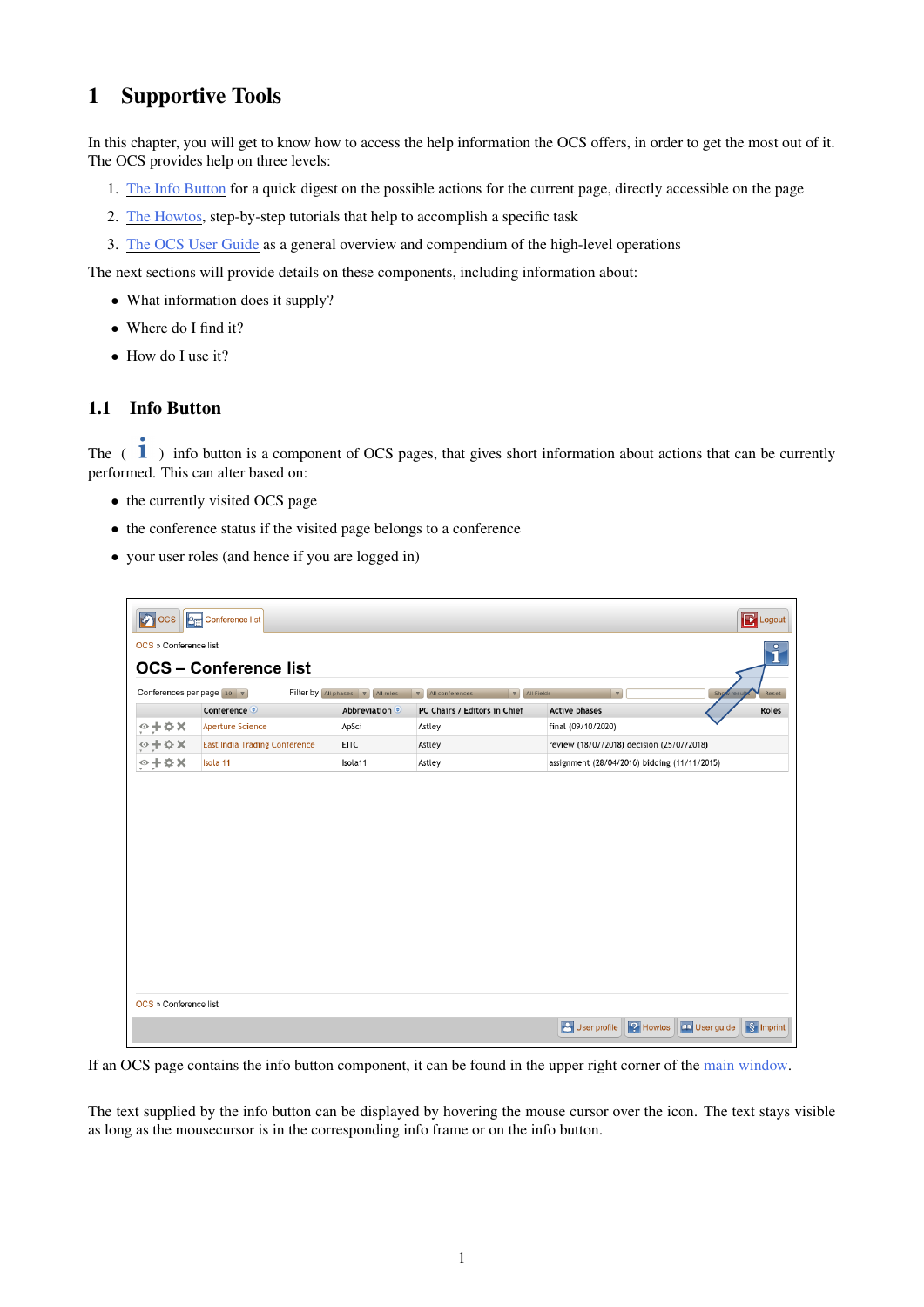| <b>E</b> Logout<br><b>OCS</b><br><b>A<sub>E</sub></b> Conference list |                                         |                                                           |                                                                                                                                                                                                          |                                                                                                                                                                                                                                                                                                                                                                                                                                                                                                                                                                             |  |  |
|-----------------------------------------------------------------------|-----------------------------------------|-----------------------------------------------------------|----------------------------------------------------------------------------------------------------------------------------------------------------------------------------------------------------------|-----------------------------------------------------------------------------------------------------------------------------------------------------------------------------------------------------------------------------------------------------------------------------------------------------------------------------------------------------------------------------------------------------------------------------------------------------------------------------------------------------------------------------------------------------------------------------|--|--|
| OCS » Conference list<br>Conferences per page $10$ $\overline{v}$     | <b>OCS</b> – Conference list            | Filter by All phases $\overline{\mathbf{v}}$<br>All roles | ົາ<br>This is the view of all the conferences matching your filter and you<br>are allowed to see. You have access to various actions in each<br>conference, which you can enter directly from this site. |                                                                                                                                                                                                                                                                                                                                                                                                                                                                                                                                                                             |  |  |
| $\circ + \circ \times$                                                | Conference ©<br><b>Aperture Science</b> | <b>Abbreviation</b><br>ApSci                              | PC Chairs / Editors in Chief<br>Astley                                                                                                                                                                   | Your current actions                                                                                                                                                                                                                                                                                                                                                                                                                                                                                                                                                        |  |  |
| $\circ + \circ x$                                                     | <b>East India Trading Conference</b>    | <b>EITC</b>                                               | Astley                                                                                                                                                                                                   | Conference profile                                                                                                                                                                                                                                                                                                                                                                                                                                                                                                                                                          |  |  |
| $\circ + \circ \times$                                                | Isola 11                                | Isola11                                                   | Astley                                                                                                                                                                                                   | With this action the main page of a conference is<br>presented to you. This page contains the key information of<br>this conference, like current phases and else.<br>View papers<br>With this action an overview of the currently submitted<br>papers is presented to you. Furthermore you can see<br>phase specific information and your possible paper-related<br>actions.<br>Contact PC Chair/Editor in Chief<br>With this action you can contact the PC Chair/Editor in<br>Open the overview of your actions in a new page.<br>Furthermore you can consult the Howtos. |  |  |
| OCS » Conference list                                                 |                                         |                                                           |                                                                                                                                                                                                          |                                                                                                                                                                                                                                                                                                                                                                                                                                                                                                                                                                             |  |  |
|                                                                       |                                         |                                                           |                                                                                                                                                                                                          | <b>2</b> Howtos<br>$\frac{1}{2}$ Imprint<br><b>P</b> User profile<br>$\Box$ User guide                                                                                                                                                                                                                                                                                                                                                                                                                                                                                      |  |  |

For some OCS pages, such as the "Conference List" or the "Paper List" of a conference, there is a greater amount of information. The info button displays all possible actions but also offers you the choice to read the information texts on a seperate page.

If you click on the highlighted link new page, you get refered to a page that contains short explanations for every possible action of the previous page.

| <b>BE Conference list</b><br><b>OCS</b>                                                                                                                                                                     | <b>E</b> Logout                                                               |
|-------------------------------------------------------------------------------------------------------------------------------------------------------------------------------------------------------------|-------------------------------------------------------------------------------|
| OCS » Information                                                                                                                                                                                           |                                                                               |
| Information on the 'Conference list' page                                                                                                                                                                   |                                                                               |
| This page shows information on the actions you hold on the currently filtered conferences.                                                                                                                  |                                                                               |
| Conference profile<br>With this action the main page of a conference is presented to you. This<br>page contains the key information of this conference, like current phases<br>and else.                    |                                                                               |
| <b>View papers</b><br>With this action an overview of the currently submitted papers is presented<br>to you. Furthermore you can see phase specific information and your<br>possible paper-related actions. |                                                                               |
| <b>Contact PC Chair/Editor in Chief</b><br>With this action you can contact the PC Chair/Editor in Chief via the<br>internal message system.                                                                |                                                                               |
| OCS » Information                                                                                                                                                                                           |                                                                               |
|                                                                                                                                                                                                             | User guide<br><b>P</b> Howtos<br>$\sqrt{\S}$ Imprint<br><b>P</b> User profile |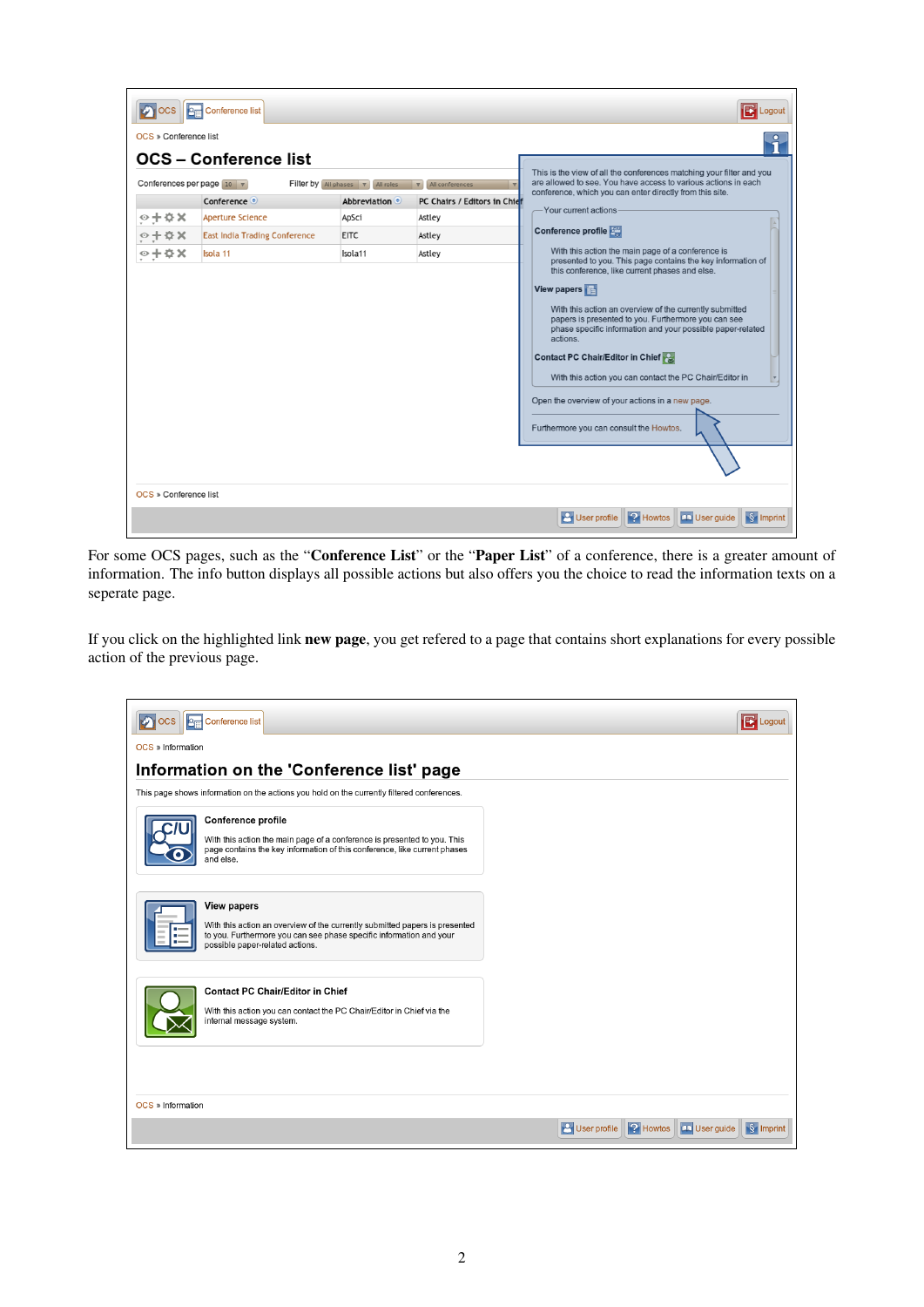## 1.2 Howtos

Howtos  $\left( \frac{1}{2} \right)$  are compact single-step tutorials that concentrate on one task. The steps are illustrated with screenshots.



If a step requires previous actions like navigating to a certain OCS page, howtos for those steps are included in an attached section named "Appendix" and are refered by a link on the respective step.



The howtos can be found on the "Howtos" page, which is always available on the right side of [the footer](#page-0-0) and on the "OCS Welcome" page. A howto can be downloaded as a PDF document by clicking its title.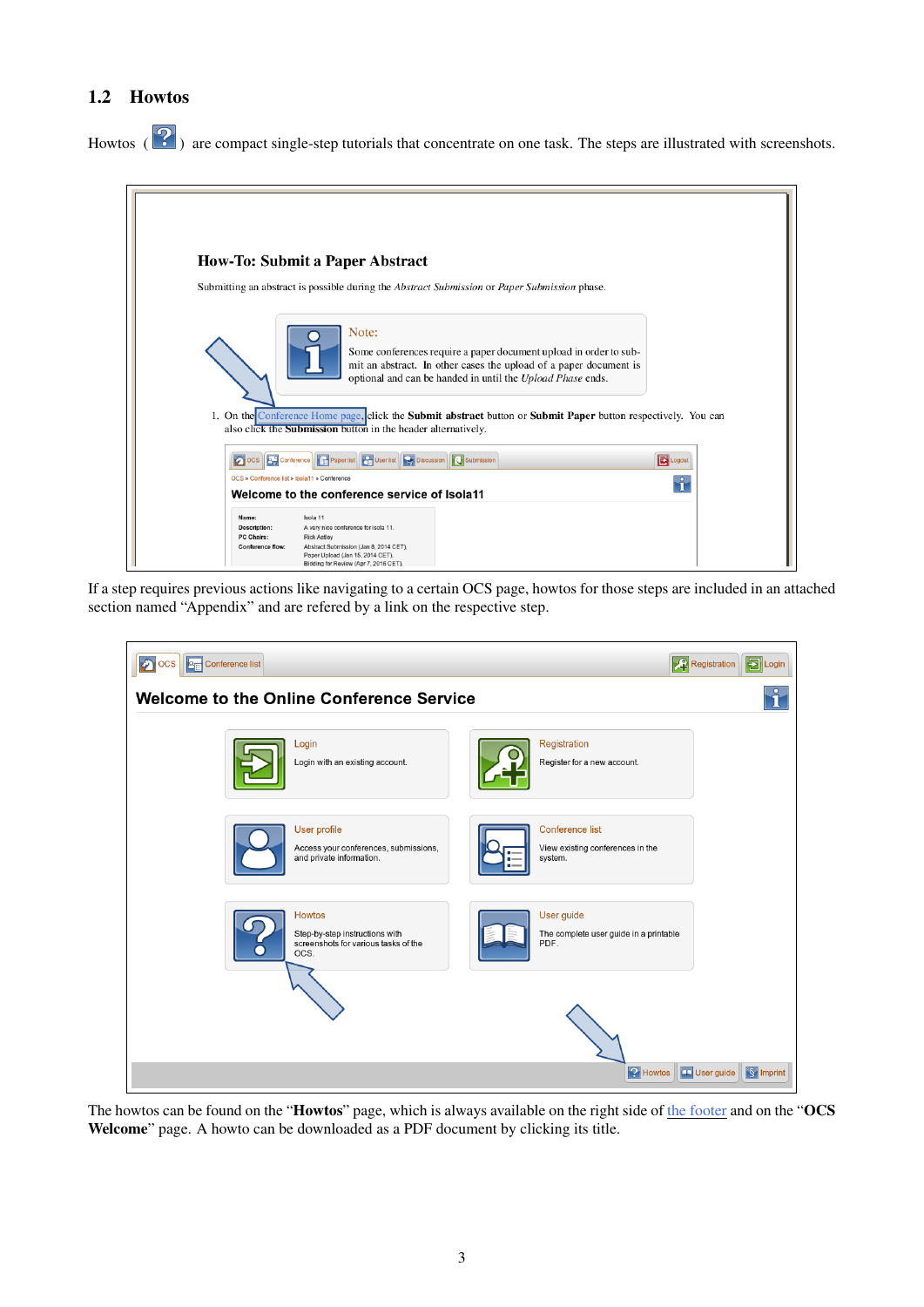| OCS Conference <b>PE</b> Paper list <b>PE</b> User list<br><b>Discussion T</b> U Submission<br><b>P</b> Logout                                                                                                         |
|------------------------------------------------------------------------------------------------------------------------------------------------------------------------------------------------------------------------|
| OCS » Conference list » deleteMe » Howtos                                                                                                                                                                              |
| <b>Howtos</b>                                                                                                                                                                                                          |
| Global                                                                                                                                                                                                                 |
| • How to accept an invitation<br>• How to create a new account<br>• How to log in<br>• How to go to your profile<br>. How to modify profile data<br>. How to add new e-mail addresses<br>. How to change your password |
| General for a Conference<br>. How to change to the Conference Home Page<br>. How to change to the Paper List<br>• How to delete a paper<br>. How to change to the User List                                            |
| Submission and Upload<br>• How to submit a paper abstract<br>• How to upload the paper document to an abstract<br>• How to edit a paper abstract                                                                       |
| OCS » Conference list » deleteMe » Howtos                                                                                                                                                                              |
| User guide<br>$\sqrt{\S}$ Imprint<br><b>B</b> User profile<br><b>2</b> Howtos                                                                                                                                          |

Howtos that are related to a specific conference phase, like for example "How to submit a paper abstract", are only displayed if the howtos page is accessed from a page that belongs to a conference in the specific phase.

*PC Chairs* and *Administrators* are always able to see all howtos. Any other user will only be able to see the howtos that are related to his or her user roles.



If the howtos page is accessed from a page that is not related to any conference, such as the "Conference List" or the "OCS Welcome" page, global howtos are available only.

## 1.3 OCS User Guide

The OCS User Guide  $\left( \blacksquare \right)$  is a document that

- illustrates detailed steps and effects of each conference phase,
- provides information to PC Chair tasks and
- contains general information concerning the OCS